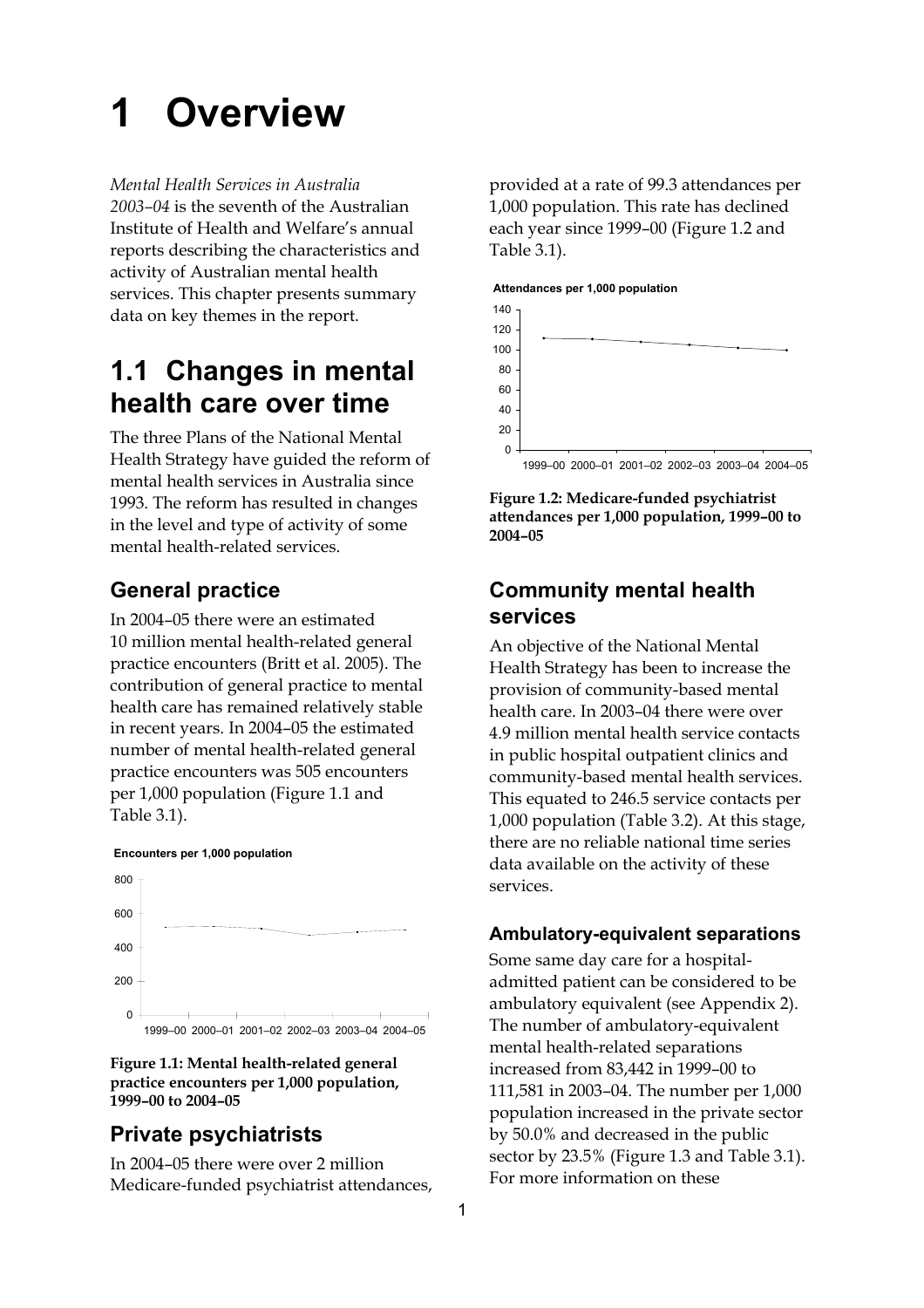ambulatory-equivalent separations, see Chapter 3 and Appendix 2.





**Figure 1.3: Ambulatory-equivalent mental health-related separations per 1,000 population, by hospital sector, Australia, 1999–00 to 2003–04** 

## **Hospital admitted patient care**

Another objective of the National Mental Health Strategy has been to reduce the size and number of stand-alone psychiatric hospitals and increase the role of psychiatric units in general hospitals in providing mental health-related care to admitted patients. Admission to a specialist psychiatric unit or hospital is not always the most appropriate treatment for mental and behavioural disorders. For some disorders, treatment without specialised psychiatric care may be appropriate to the needs of the patient. This section presents information on the changes to admitted patient care in terms of the number of separations, patient days and average length of stay. Information on the relative merits of these different measures of hospital activity is provided in Box 4.1.

Hospital admitted patient care is regarded as mental health-related in this report if it includes specialised psychiatric care and/or a mental health-related principal diagnosis is reported for it. It can also be regarded as comprising ambulatoryequivalent same-day care (see above), other same-day care, and care that lasts for at least one night. Information on nonambulatory-equivalent separations is presented below.

#### **Separations**

There were 197,712 mental health-related separations not considered to be ambulatory-equivalent in 2003–04. The number of these separations was relatively stable between 1999–00 and 2003–04, increasing at an average annual rate of 2.2% (Figure 1.4). Over this period, separations from public acute hospitals and private hospitals increased by 12.0% and 4.5% respectively, however separations from public psychiatric hospitals decreased by 5.3% (Table 4.1).



#### **Figure 1.4: Non-ambulatory-equivalent mental health-related separations by hospital type, 1999–00 to 2003–04**

The number of separations per 1,000 population by hospital type for the period 1999–00 to 2003–04 is available on the Internet at <www.aihw.gov.au>.

#### **Patient days**

The patient day data presented includes all days of patient care received during the hospitalisation. Some of these may have occurred in previous years, especially for public psychiatric hospitals, for which numbers of very extended stays were reported, particularly in 1999–00. There were 2,737,443 patient days attributed to non-ambulatory-equivalent mental health-related separations in 2003–04. The number of patient days for public acute hospitals and private hospitals increased by 7.7% between 1999–00 and 2003–04, the number for private hospitals increased by 3.5%, and the number for public psychiatric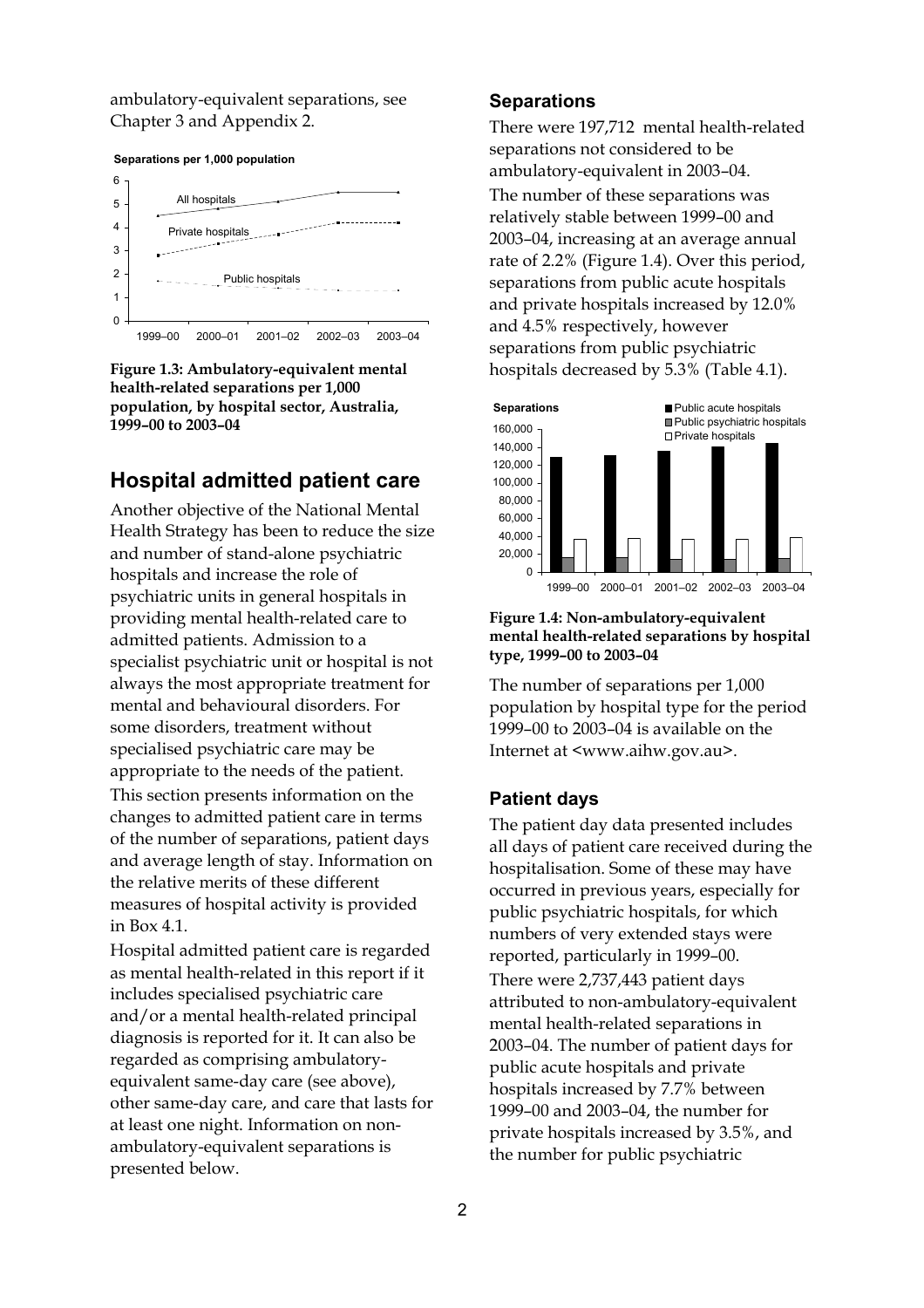hospitals decreased by 41.6% (Table 4.1 and Figure 1.5).

The number of non-ambulatoryequivalent mental health-related patient days per 1,000 population by hospital type for the period 1999–00 to 2003–04 is available on the Internet at <www.aihw.gov.au>.





#### **Average length of stay**

In order to maximise the comparability over time, the average length of stay (ALOS) data in this chapter exclude separations for patients who transferred from one hospital to another, who changed type of episode of care during their hospital stay, who died in hospital, who left against medical advice or who were transferred to a residential aged care facility. These data also exclude any separations that began with a transfer from another hospital or a change of care type.

For public acute hospitals, the ALOS for these selected separations was relatively stable between 1999–00 and 2003–04. In 1999–00, the ALOS was 11.0 days and had decreased to 10.5 days in 2003–04 (Table 4.1 and Figure 1.6). Private hospital separations had longer average lengths than public acute hospital separations, at 14.2 days for 2003–04. In 2003–04, the median lengths of stay for public acute and private hospitals were 4 and 9 days, respectively.



**Figure 1.6: Average and median length of stay for selected mental health-related overnight separations, by hospital type, 1999–00 to 2003–04** 

## **1.2 Patient demographics**

### **Age and sex**

The overall prevalence of mental disorders declines with age (ABS 1998). Females are more likely to experience affective and anxiety disorders, whereas males are more likely to experience substance use and psychotic disorders (ABS 1998; Jablensky et al. 1999). Patterns of service use differ for males and females and by age group, often reflecting the types of disorders treated by the service providers.

#### **General practice**

In 2003–04, 60.0% of mental health-related general practice encounters were with female patients, consistent with all general practice encounters. There were more mental health-related general practice encounters with females than with males (Figure 1.7 and 3.2). Most encounters were with persons in the 25–64 years age range.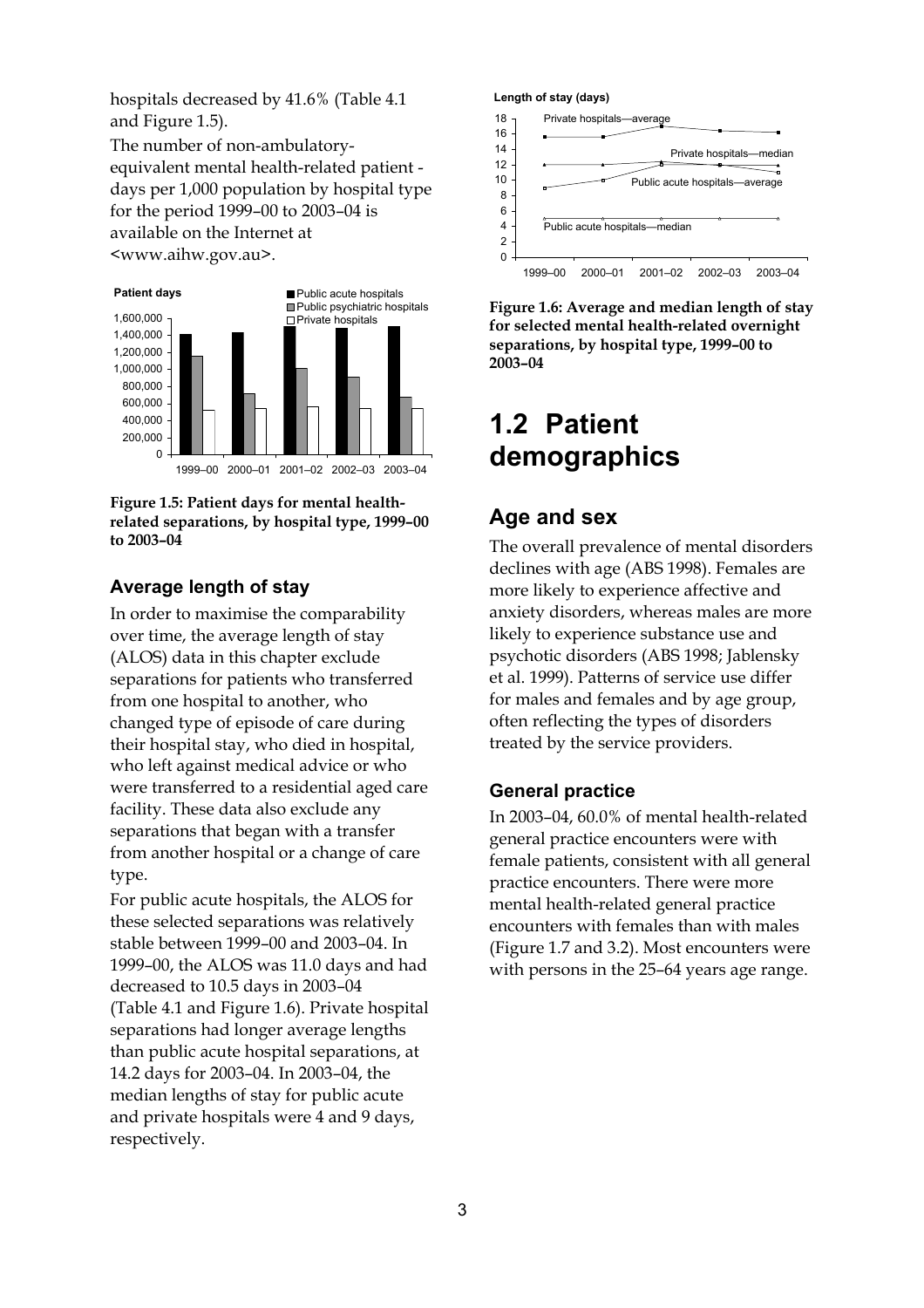



**Figure 1.7: Mental health-related general practice encounters, by age group and sex of patient, 2003–04** 

#### **Private psychiatrists**

The patient age and sex distribution for Medicare-funded attendances with private psychiatrists was similar to that for general practice. In 2004–05, 60.7% of these attendances were for female patients. There were 119.8 attendances per 1,000 population for females, compared with 78.6 for males. The rate was higher for females than for males in all age groups except for patients under 15 years (Figure 1.8 and Table 3.19).

**Attendances per 1,000 population**



**Figure 1.8: Medicare-funded psychiatrist attendances per 1,000 population, by age group and sex of patient, 2004–05** 

#### **Community mental health services**

In 2003–04 there were more governmentoperated community-based mental health service contacts for male (51.7%) than for female patients. There were 256.4 service contacts per 1,000 population for males, compared with 226.0 for females. Male patients dominated the age groups below 45 years and females dominated the older age groups (Figure 1.9 and Table 3.26).





**Figure 1.9: Community mental health service contacts per 1,000 population, by age group and sex of patient, 2003–04** 

#### **Ambulatory-equivalent separations**

In 2003–04 there were 44,346 ambulatoryequivalent separations for male patients (39.7%) and 67,235 for female patients (60.3%). The numbers of service contacts per 1,000 population for male patients who received ambulatory-equivalent care was highest for the 55–64 years age group (8.1 attendances per 1,000 population) and for the 45–54 years age group for females (10.4 attendances per 1,000 population) (Figure 1.10 and Tables 3.36 and 3.37). For more information on these ambulatoryequivalent separations, see Chapter 3 and Appendix 2.

**Separations per 1,000 population**



**Figure 1.10: Ambulatory-equivalent mental health-related separations per 1,000 population, by age group and sex of patient, 2003–04** 

#### **Hospital admitted patient care**

In 2003–04 there were 197,728 mental health-related separations, excluding separations that could be considered to be equivalent to ambulatory mental health care. For more information on these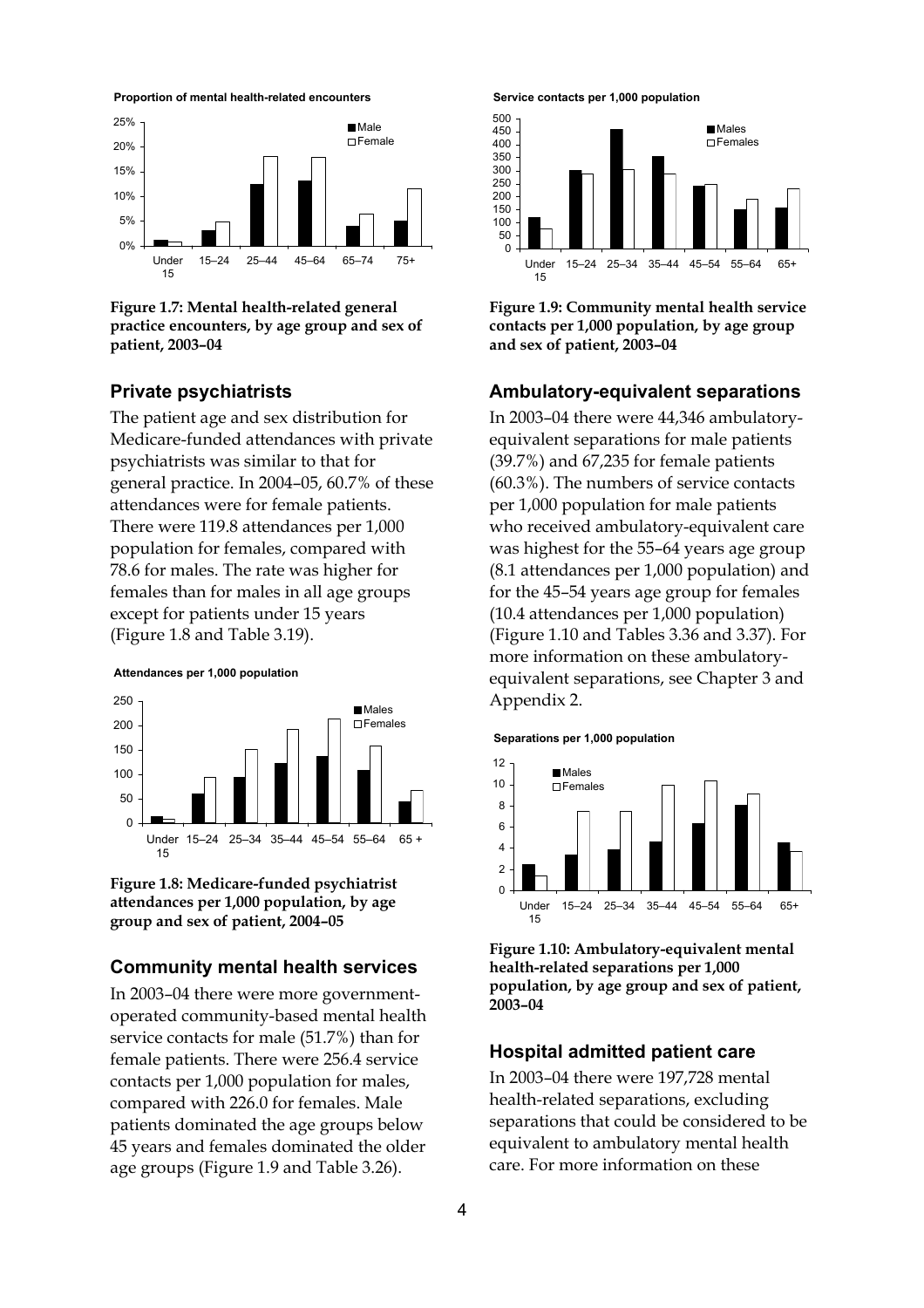ambulatory-equivalent separations, see Chapter 3 and Appendix 2.

Of the 197,728 non-ambulatory-equivalent mental health-related separations, 52.5% were for female patients. There were 10.3 of these separations per 1,000 population for females, compared with 9.5 for males. The rate was higher for females in all age groups above 35 years and between 15 and 24 years (Figure 1.11). In 2003–04, there were 1,397,372 patient days for male patients compared with 1,340,302 for females. There were 140.7 days per 1,000 population for males, compared with 133.4 for females. The rates were higher for males than for females in all age groups except for the under 15 years and 55–64 years age groups, where rates for females were higher (Tables 5.1 and 6.1).

**Separations per 1,000 population**



**Figure 1.11: Non-ambulatory-equivalent mental health-related separations per 1,000 population, by age group and sex of patient, 2003–04** 

## **Patient's area of usual residence**

This section presents summary information on service use by the area of usual residence of the patient.

#### **Hospital admitted patient care**

The pattern of non-ambulatory-equivalent separations per 1,000 population by Remoteness Area differed for separations with and without specialised psychiatric care (Figure 1.12 and Tables 5.5 and 6.2). In the case of separations with specialised psychiatric care, the rate per 1,000

population was highest for patients living in major cities (5.9) and lowest for those living in remote areas (2.7).

The opposite was true for separations without specialised psychiatric care. There the rate was highest for patients living in remote areas (8.0) and lowest for those living in major cities (3.4).





**Figure 1.12: Non-ambulatory-equivalent mental health-related separations per 1,000 population, by Remoteness Area of usual residence, 2003–04** 

## **Aboriginal and Torres Strait Islander peoples**

Discussions of mental health among Aboriginal and Torres Strait Islander leaders in health care and information have centred around 'social and emotional wellbeing', a holistic concept reflecting individual, family and community experience. Indigenous people's use of services may reflect a different range of conditions compared with other Australians.

Aboriginal and Torres Strait Islander peoples are thought to be under-identified in health care data collections, including those for mental health care.

#### **Ambulatory-equivalent separations**

In South Australia, Western Australia, Queensland and the Northern Territory, the number of ambulatory-equivalent mental health-related separations per 1,000 Aboriginal and Torres Strait Islander peoples was lower than that for other Australians (2.6 compared with 4.3) (Table 3.38).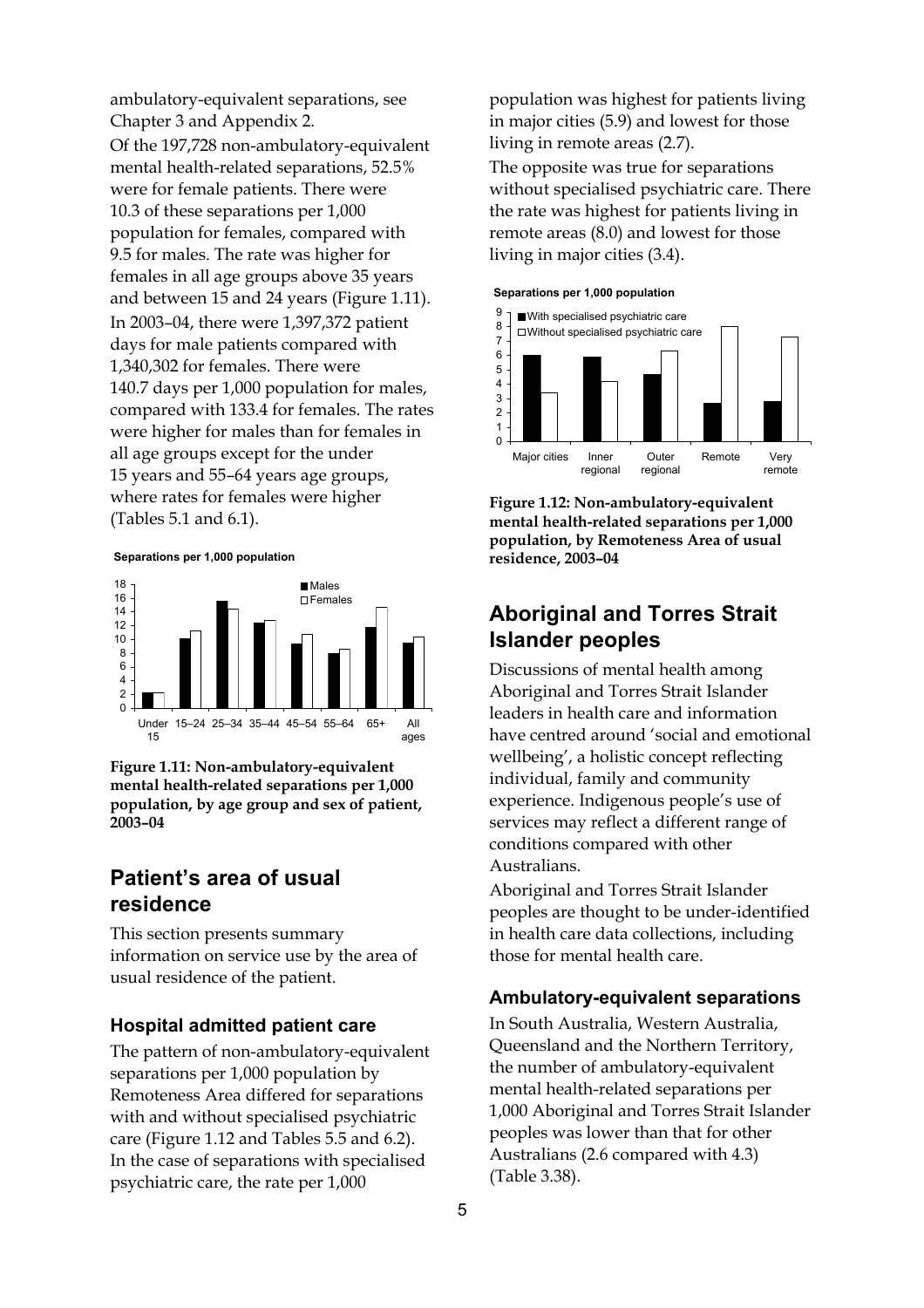This was particularly the case for ambulatory-equivalent separations with specialised psychiatric care. The number of these separations per 1,000 Aboriginal and Torres Strait Islander peoples was less than one-quarter the rate for other Australians (0.9 compared with 4.2) (Figure 1.13 and Table 3.38). In contrast, the number of ambulatoryequivalent separations with nonspecialised psychiatric care per 1,000 Aboriginal and Torres Strait Islander peoples was almost double that for other Australians (1.9 compared with 1.2) (Figure 1.13 and Table 3.38).

#### **Separations per 1,000 population**



**Figure 1.13: Ambulatory-equivalent mental health-related separations per 1,000 population, by Indigenous status, 2003–04** 

#### **Hospital admitted patient care**

In South Australia, Western Australia, Queensland, and public hospitals in the Northern Territory and, the number of non-ambulatory-equivalent mental healthrelated separations per 1,000 Aboriginal and Torres Strait Islander peoples was more than double that for other Australians (20.8 compared with 9.2) (Figure 1.14 and Tables 5.6 and 6.3). The difference in rates between the two groups was not as pronounced for nonambulatory-equivalent separations with specialised psychiatric care. The rate of these separations per 1,000 Aboriginal and Torres Strait Islander persons was lower than the rate for other Australians (8.8 compared with 6.2) (Figure 1.15 and Table 5.6).

In contrast, the number of nonambulatory-equivalent separations with out specialised psychiatric care per 1,000 Aboriginal and Torres Strait Islander persons was four times that of other Australians (12.0 compared with 3.0) (Figure 1.15 and Table 6.3).

#### **Separations per 1,000 population**



#### **Figure 1.14: Non-ambulatory-equivalent mental health-related separations per 1,000 population, by Indigenous status, 2003–04**

The relatively greater reliance of Aboriginal and Torres Strait Islander peoples on non-specialised care compared to specialised care may be partially explained by geographical differences. A higher proportion of Indigenous people live in remote areas (27%) compared to other Australians (2%) (AIHW & ABS 2005), and there are fewer specialised care facilities in these areas. In 2003–04, there were no public psychiatric hospitals and only one public acute care hospital with a psychiatric unit or ward with 1.2 available beds per 100,000 population in remote and very remote areas (Tables 7.14 and 7.19). Conversely, the proportion of other Australians living in major cities (67%) was much higher than the proportion of Aboriginal and Torres Strait Islander peoples (30%) (AIHW & ABS 2005). In 2003–04 in major cities, there were 11 public psychiatric hospitals with 12.9 available beds per 100,000 population, and 85 public acute care hospitals with psychiatric units or wards with 19.9 available beds per 100,000 population (Tables 7.14 and 7.19).

Along with reduced access to hospital services, Aboriginal and Torres Strait Islander peoples had a shorter average length of for overnight separations without specialised psychiatric care stay in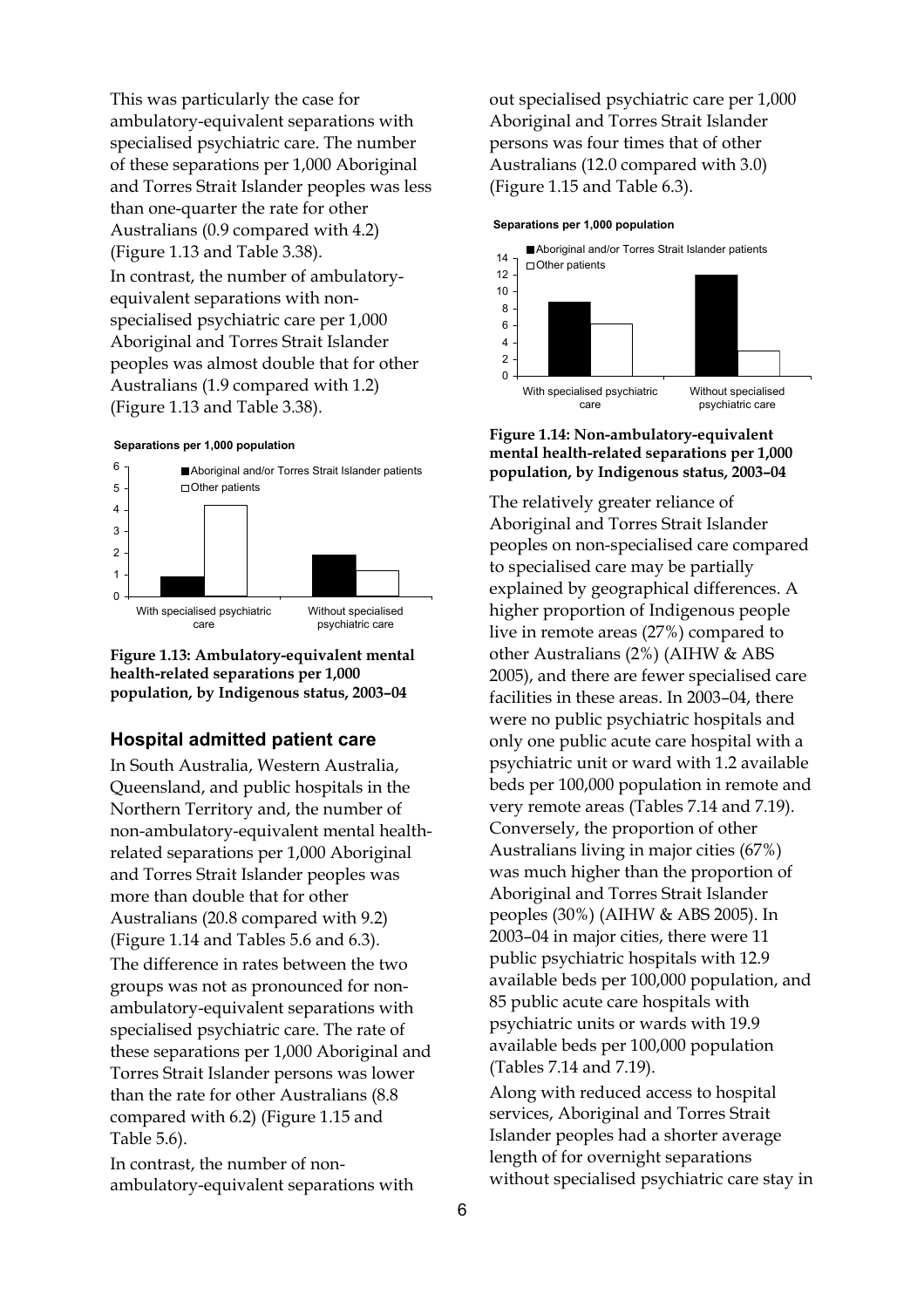the Northern Territory, South Australia, Queensland and Western Australia, (3.3 days compared with 7.2 for other Australians). Difference in length of stay may reflect differences in casemix between Indigenous Australians and other Australians.

The accuracy of Indigenous identification in hospital separations data needs improvement and therefore these data need to be used with caution. Only data for Queensland, Western Australia, South Australia and public hospitals in the Northern Territory were used in these analyses, because the quality of the data from other jurisdictions was not sufficient. The data from these four jurisdictions does not necessarily reflect the other four jurisdictions.

## **1.3 Mental health problems and disorders**

This section presents information on the problems and disorders treated by the different types of mental health service providers. Mood (affective) and anxiety disorders are the most prevalent forms of mental disorder in the Australian population (ABS 1998; Sawyer et al. 2000).

### **General practice**

Of the mental health problems managed by general practitioners in 2003–04, problems related to mood (affective) were the most frequently managed, followed by anxiety-related problems and physical disturbances (mainly sleep disturbance) (Figure 1.15 and Table 3.6).



**Figure 1.15: Mental health-related problems managed by general practitioners, 2003–04** 

## **Community mental health services**

The mental disorders treated in government-operated community-based ambulatory mental health services and hospital outpatient services in 2003–04 included low-prevalence disorders such as *Schizophrenia, schizotypal and delusional disorders* (Figure 1.16 and Table 3.33). These data should be interpreted with caution because no principal diagnosis information was available for 32.7% of service contacts.



**Figure 1.16: Principal diagnoses for community mental health service contacts, 2003–04** 

#### **Ambulatory-equivalent separations**

The most common principal diagnoses for ambulatory-equivalent mental healthrelated separations with specialised psychiatric care were *Mood (affective) disorders* (46%) and *Neurotic, stress-related and somatoform disorders* (22%) (Figure 1.17).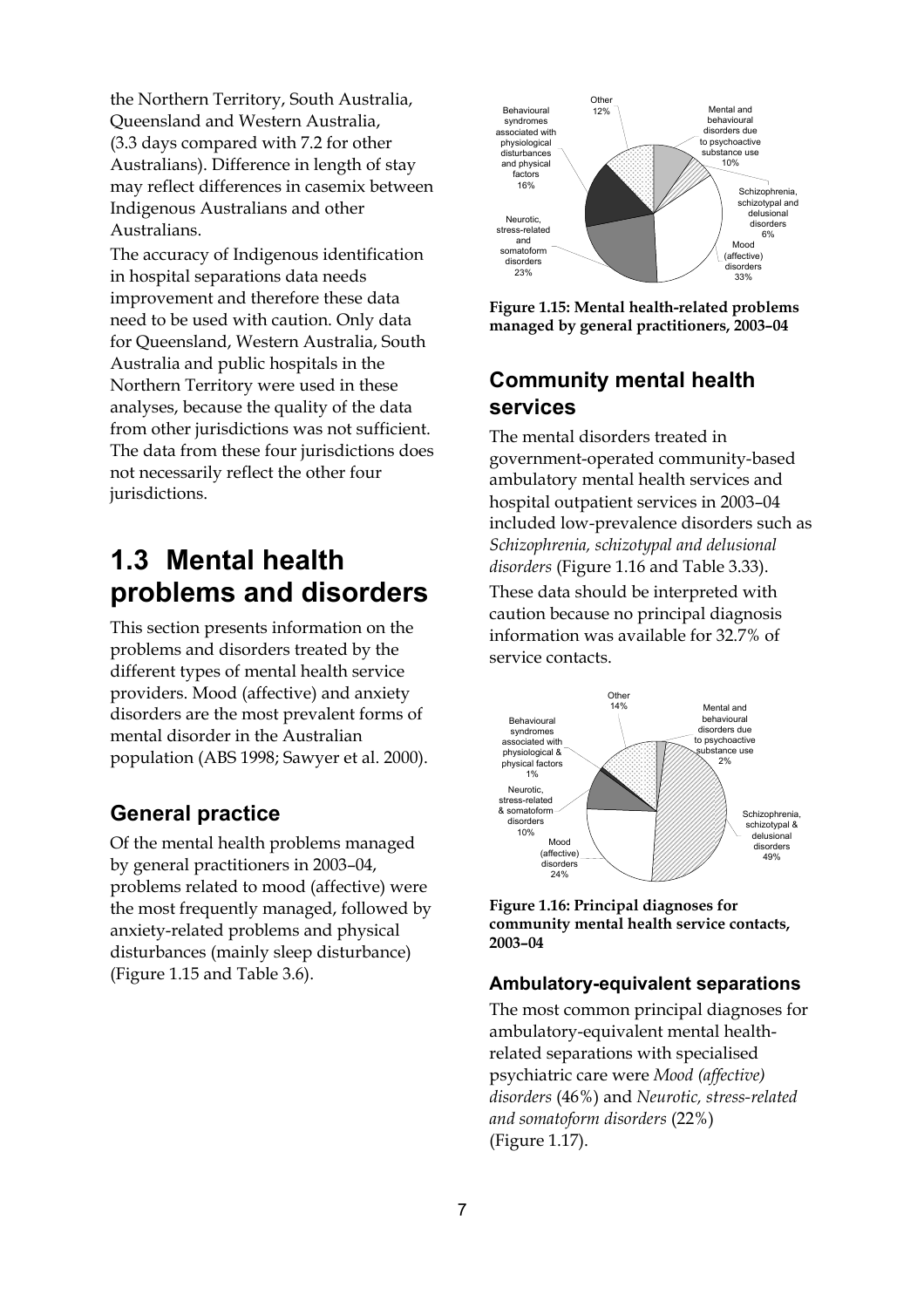

**Figure 1.17: Principal diagnoses for ambulatory-equivalent mental health-related separations with specialised psychiatric care, 2003–04** 

The most common principal diagnoses for ambulatory-equivalent mental healthrelated separations without specialised psychiatric care, were *Mental and behavioural disorders due to psychoactive substance use* (37%) and *Neurotic, stressrelated and somatoform disorders* (20%) (Figure 1.18).



**Figure 1.18: Principal diagnoses for ambulatory-equivalent mental health-related separations without specialised psychiatric care, 2003–04** 

### **Hospital admitted patient care**

This section presents information on the mental health-related diagnoses reported for non-ambulatory-equivalent mental health-related separations in public and private hospitals, and related patterns of the provision of specialised psychiatric care.

Of the non-ambulatory-equivalent mental health-related separations in public and private hospitals, 56.6% or 90,230 public hospital separations included a

component of specialised psychiatric care, that is, care in a specialised psychiatric unit or hospital. This compares with 69.1% or 26,495 separations with a component of specialised psychiatric care in private hospitals (Tables 5.2 and 6.2).

#### **Public hospitals**

In 2003–04, *Mood (affective) disorders* and *Schizophrenia, schizotypal and delusional disorders* were the most common principal diagnoses for public hospital nonambulatory-equivalent mental healthrelated separations (Figure 1.19 and Tables 5.9 and 6.6).



#### **Figure 1.19: Principal diagnoses for nonambulatory-equivalent mental health-related separations, public hospitals, 2003-04**

A high proportion of separations with principal diagnoses of *Schizophrenia, schizotypal and delusional disorders* and *Mood (affective) disorders* had specialised psychiatric care (Figure 1.20 and Tables 5.9 and 6.6).

**Proportion of separations**



**Figure 1.20: Non-ambulatory-equivalent mental health-related separations with specialised psychiatric care, 2003-04**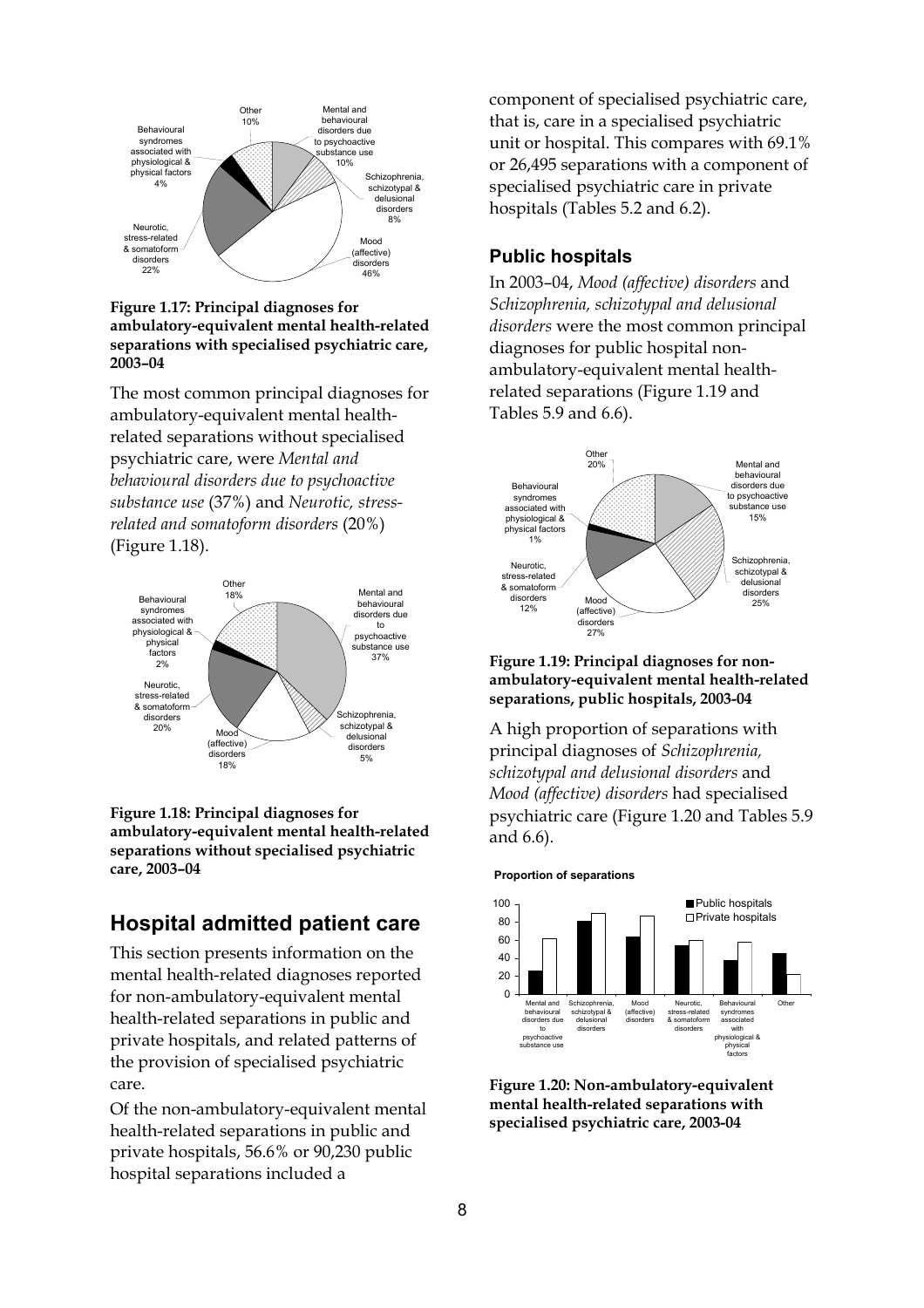#### **Private hospitals**

Principal diagnoses of *Mood (affective) disorders* and *Neurotic, stress-related and somatoform disorders* were the most common for private hospital nonambulatory-equivalent mental healthrelated separations (Figure 1.21 and Tables 5.9 and 6.6).



**Figure 1.21: Principal diagnoses for nonambulatory-equivalent mental health-related separations, private hospitals, 2003–04** 

## **1.4 Medication**

This report presents data on mental health-related medication subsidised through the Pharmaceutical Benefits Scheme (PBS) and the Repatriation Pharmaceutical Benefits Scheme (RPBS) and prescribed by private psychiatrists and other medical practitioners.

For non-psychiatrists, only mental health-related medications are included (see Appendix 2 for details). For psychiatrists, all medications prescribed are included.

In 2004–05, mental health-related medications accounted for 11.0% (18.4 million) of all the medications prescribed by general practitioners (Table 3.15 and unpublished PBS and RPBS data). Private psychiatrists prescribed a total of 1.99 million medications (Table 3.23). In 2004–05, antidepressants were the most frequently prescribed mental healthrelated medication, accounting for 60.9% of mental health-related medications, 54.2% of medication prescribed by psychiatrists and 61.0% of mental healthrelated medication prescribed by general practitioners (Tables 3.15 and 3.23). **Prescriptions per 1,000 population**



**Figure 1.22: Selected PBS and RPBS-funded mental health-related prescriptions per 1,000 population, 1999–00 to 2004–05** 

Between 1999–00 and 2004–05, there was an increase in the number of antidepressant and antipsychotic PBS and RPBS-subsidised medications and a decrease in the numbers for hypnotics and sedatives and anxiolytics (Figure 1.22 and Tables 3.14 and 3.22).

## **1.5 Labour force**

This report presents data on two mental health-related professions for which there are recent national data available: psychiatry and mental health nursing. Labour force data were collected in conjunction with the annual registration renewal of these practitioners.

#### **Psychiatrists**

Psychiatrists included in the data presented here are those that identified themselves as being a specialist (i.e., a person who holds a qualification awarded by a specialist college, for example, the Royal Australian and New Zealand College of Psychiatrists (RANZCP)) and whose main specialty of practice is psychiatry. Both public and private sector psychiatrists are included. In 2003, Australia had 14.1 full-time equivalent (FTE) psychiatrists per 100,000 population (including 1.0 FTE nonclinicians) and 3.2 FTE psychiatrists-intraining per 100,000 population (Table 7.1).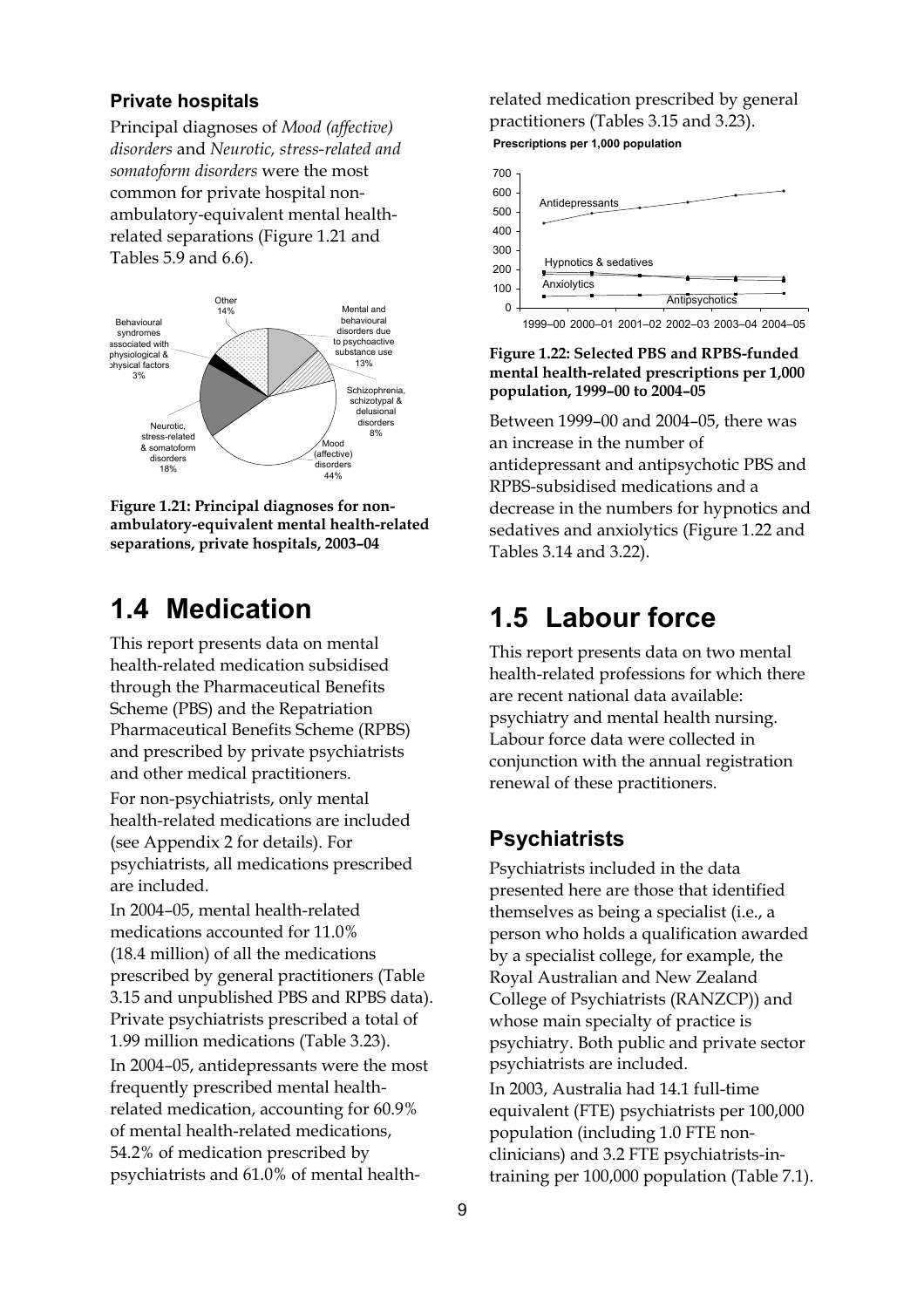FTE data are based on a working week for specialists of 45 hours.

Major cities had a relatively high number of FTE psychiatrists per 100,000 population (Figure 1.23 and Table 7.1). Remote and very remote areas had the fewest FTE psychiatrists per 100,000 population, as had been the case since 1999.

#### **FTE psychiatrists per 100,000 population**



**Figure 1.23: Full-time equivalent psychiatrists per 100,000 population, by Remoteness Area, 1999 to 2003** 

### **Mental health nurses**

Mental health nurses were defined as nurses who reported that their main area of nursing was mental health. Both public and private sector nurses are included. In 2003, 12,354 nurses identified psychiatric and mental health nursing as their main area of nursing (Table 7.6). They accounted for 6.0% of all employed clinical nurses.

There were 64.8 FTE mental health nurses per 100,000 population in 2003, a level consistent with previous years. FTE data are based on a working week of 35 hours.

Major cities and inner regional areas had a relatively high number of FTE mental health nurses per 100,000 population (Figure 1.24). Remote and very remote areas had fewer of these nurses per 100,000 population, with rates decreasing between 1999 and 2003.

**FTE mental health nurses per 100,000 population**



#### **Figure 1.24: Full-time equivalent mental health nurses per 100,000 population, by Remoteness Area, 1999 to 2003**

In 2003, just under two-thirds of FTE mental health nurses were female. The majority of FTE mental health nurses were in the 45–54 and 34–44 year age groups (38.8% and 28.1%, respectively) (Figure 1.25 and Table 7.7).

#### **FTE mental health nurses**



**Figure 1.25: Full-time equivalent mental health nurses, by age and sex, Australia, 2003** 

## **1.6 Psychiatric hospitals and community and residential mental health services**

This section summarises data on the characteristics of public and private psychiatric hospitals and governmentoperated community and residential mental health services.

### **Available beds**

In 2003–04 there were 20 public psychiatric hospitals, 25 private